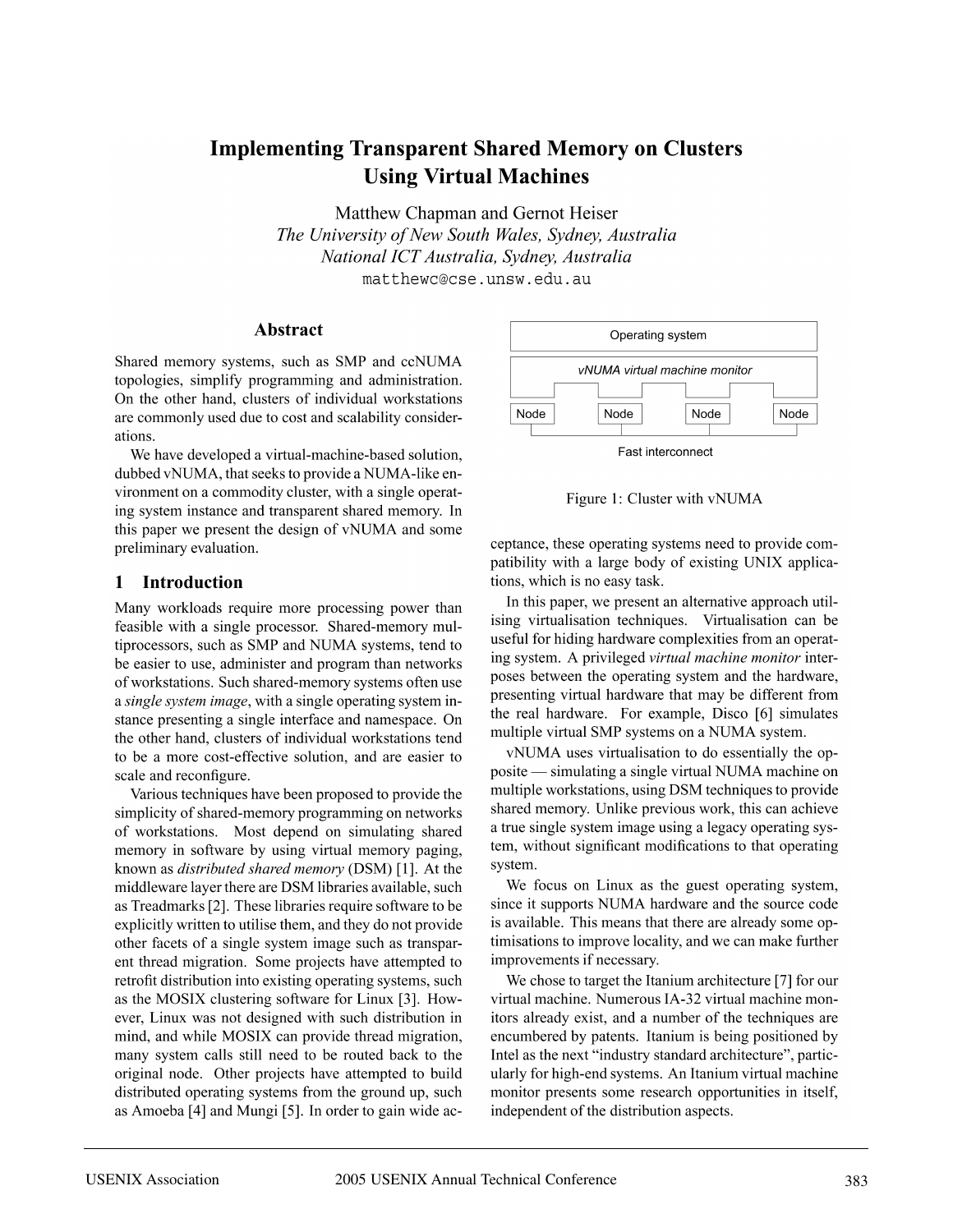## **2 Implementation overview**

## **2.1 Startup**

In order to achieve the best possible performance, vNUMA is a *type I* VMM; that is, it executes at the lowest system software level, without the support of an operating system. It is started directly from the bootloader, initialises devices and installs its own set of exception handlers.

One of the nodes in the cluster is selected as the bootstrap node, by providing it with a guest kernel as part of the bootloader configuration. When the bootstrap node starts, it relocates the kernel into the virtual machine's address space, and branches to the start address; all further interaction with the virtual machine is via exceptions. The other nodes wait until the startup node provides a start address, then they too branch to the guest kernel; its code and data is fetched lazily via the DSM.

## **2.2 Privileged instruction emulation**

In order to ensure that the virtual machine cannot be bypassed, the guest operating system is demoted to an unprivileged privilege level. Privileged instructions then fault to the virtual machine monitor. The VMM must read the current instruction from memory, decode it, and emulate its effects with respect to the virtual machine. For example, if the instruction at the instruction pointer is mov r16=psr, the simulated PSR register is copied into the userspace r16 register. The instruction pointer is then incremented.

The Itanium architecture is not perfectly virtualisable in this way and has a number of sensitive instructions, which do not fault but require VMM intervention [8, 9]. These must be substituted with faulting instructions. Currently this is done statically at compilation time, although it would be possible to do at runtime if necessary, since the replacement instructions are chosen so that they fit into the original instruction slots. The cover instruction is simply replaced by break. thash and ttag are replaced by moves from and to *modelspecific registers* (since model-specific registers should not normally be used by the operating system, and these instructions conveniently take two register operands).

# **2.3 Distributed Shared Memory**

The virtual machine itself has a simulated physical address space, referred to here as the machine address space. This is the level at which DSM operates in vNUMA. Each machine page has associated protection bits and other metadata maintained by the DSM system. When the guest OS establishes a virtual mapping, the effective protection bits on the virtual mapping are calculated as the logical AND of the requested protection bits and the DSM protection bits. vNUMA keeps track of the virtual mappings for each machine page, such that when the protection bits are updated by the DSM system, any virtual mappings are updated as well.

The initial DSM algorithm is a simple sequentially consistent, multiple-reader/single-writer algorithm, based on that used in IVY [10] and other systems. The machine pages of the virtual machine are divided between the nodes, such that each node manages a subset of the pages. When a node faults on a page, the manager node is contacted in the first instance. The manager node then forwards to the owner (if it is not itself the owner), and the owner returns the data directly to the requesting node. The copyset is sent along with the data, and if necessary the receiving node performs any invalidations. Version numbers are used to avoid re-sending unchanged page data.

## **3 Evaluation**

Our test environment consists of two single-processor 733Mhz Itanium 1 workstations with D-Link DGE-500T Gigabit Ethernet cards, connected back-to-back with a crossover cable to form a two-processor cluster. We also used a similar dual-processor (SMP) Itanium workstation for comparison. Obviously it is intended that the system will scale beyond two nodes, however the software was not yet stable enough for benchmarking on a larger cluster.

As the guest kernel, we used a Linux 2.6.7 kernel compiled for the HP simulator platform. The only modifications to the kernel are a tiny change to enable SMP (since the HP simulator is usually uniprocessor), and the static instruction replacement described in section 2.2.

The SPLASH-2 benchmarks [11] are a well-known set of benchmarks for shared memory machines. We used an existing implementation designed to work with the standard *pthreads* threading library. Here we present results from three of the SPLASH-2 applications: **Ocean**, **Water-Nsquared** and **Barnes**. In each case we measured the performance on four different topologies: a single-processor workstation, a singleprocessor workstation with vNUMA (to measure virtual machine overhead), two single-processor workstations with vNUMA, and a dual-processor SMP workstation. We used the processor cycle counter to obtain timings, since we did not want to place trust in the accuracy of gettimeofday on the virtual machine.

# **3.1 Ocean**

**Ocean** simulates large-scale ocean movements by solving partial diferential equations. The grid representing the ocean is partitioned between processors. At each iteration the computation performed on each element of the grid requires the values of its four neighbours, causing communication at partition boundaries.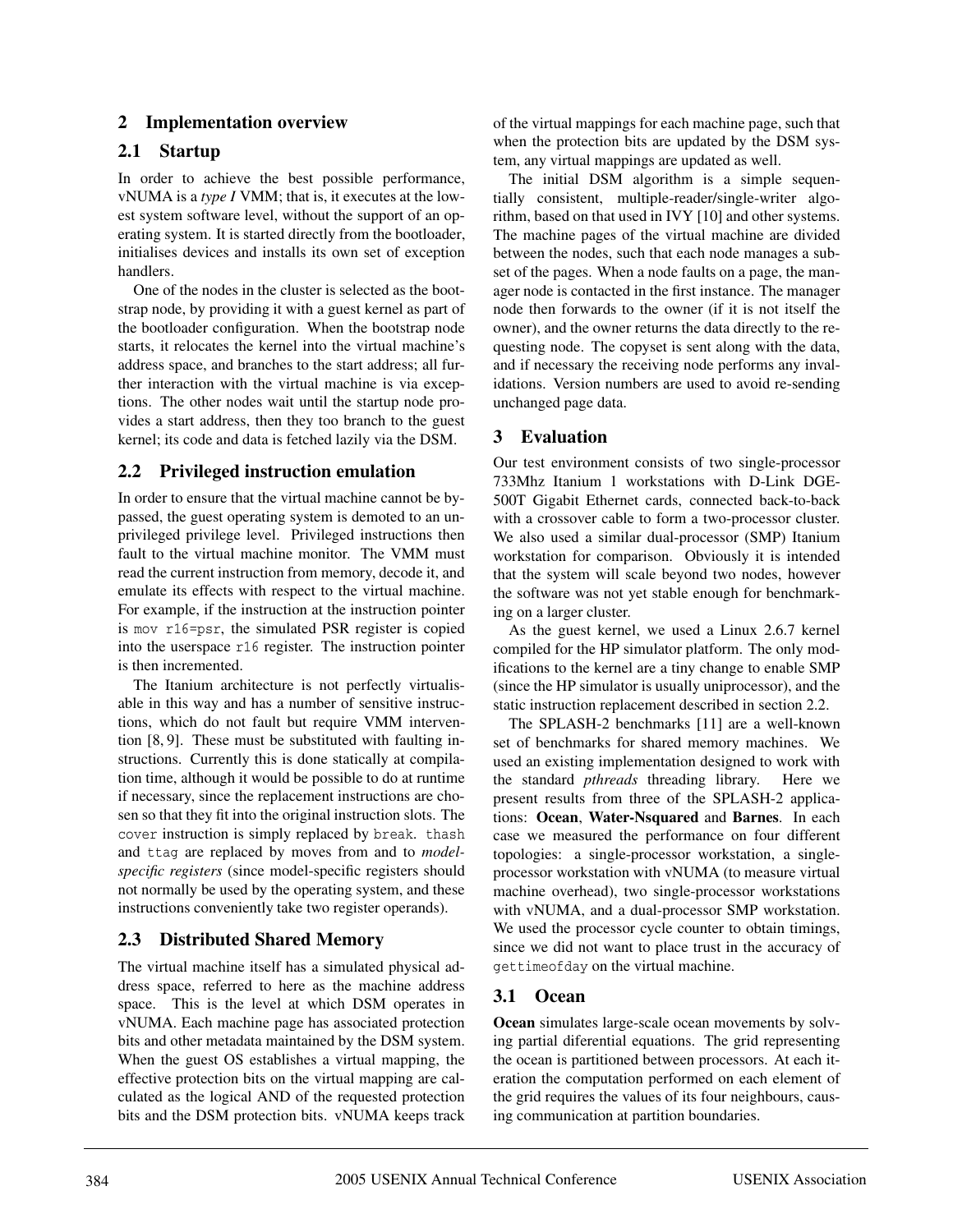

Figure 2: Results of **Ocean** application

The results are shown in Figure 2. First consider the single processor results, which demonstrate virtual machine performance independent of the DSM. At the smallest grid size, 258x258, the virtual machine performance is very good, in fact the benchmark runs marginally faster than without the virtual machine. This is due to the fact that parts of the memory management are done by the virtual machine monitor without involving the guest operating system, and the mechanisms implemented in vNUMA (such as the long format VHPT) are advantageous for some workloads compared to those implemented in Linux [12]. As the grid size and hence working set size increases, the number of TLB misses and page faults that must involve the guest kernel increases. Since these are significantly more expensive on the virtual machine, they ultimately outweigh any memory management improvements. At the largest grid size the virtual machine imposes a 7% overhead.

On the other hand, the distribution efficiency increases with problem size. If the granularity was wordbased, communication should increase linearly with one side of the grid. However, because of sparse access patterns compared to the granularity of the DSM, we simply see greater utilisation of the pages being transferred, and the overhead remains roughly constant, meaning that the relative overhead is less. For the 258x258 grid, the vNUMA overhead is significant compared to the actual amount of work being done, and it is clearly not worthwhile. By 514x514, we have passed the "breakeven" point and the two-node vNUMA performs better than a single processor. For the largest problem size, the benchmark is largely computation-bound and vNUMA works well. Relative to a single-processor workstation, the vNUMA speedup is 1.60, compared to 1.98 for SMP.

#### **3.2 Water-Nsquared**

**Water-Nsquared** is an example of an application that performs well in a DSM environment [13], and indeed it



Figure 3: Results of **Water-Nsquared** application

also performs well on vNUMA. **Water-Nsquared** evaluates forces and potentials that occur over time in a system of water molecules. Each processor needs all of the data, but only does a subset of the calculations and stores the results locally. At the end of each timestep, processors accumulate their results into the shared copy. Thus there are alternating read-sharing and update phases.

The results are shown in Figure 3. Here the virtual machine overhead is minimal, since the working set sizes are much smaller than for **Ocean** (around 4MB at the largest problem size, compared to over 220MB). The distribution overhead scales with the number of molecules (and hence the size of the shared data), as might be expected, but again it is small. For the largest problem size, the vNUMA speedup is 1.87, compared to 1.95 for SMP.

## **3.3 Barnes**

On the other hand, **Barnes** is an example of an application that is known not to perform as well in DSM environments [13]. **Barnes** simulates the gravitational interaction of a system of bodies in three dimensions using the Barnes-Hut hierarchical N-body method. The data is represented as an octree with leaves containing information on each body and internal nodes representing space cells. Thus there are two stages in each timestep — calculating forces and updating particle positions in the octree.

The results are shown in Figure 4. The force calculation phase distributes fairly well, certainly for larger problem sizes. However the tree update does not — in this phase the pattern of both reads and writes is finegrained and unpredictable, which results in significant false sharing. False sharing is particularly problematic because vNUMA currently uses a sequentially consistent, multiple-reader/single-writer DSM, which means pages cannot simultaneously be writable on multiple nodes. Thus, overall, the benchmark does not perform